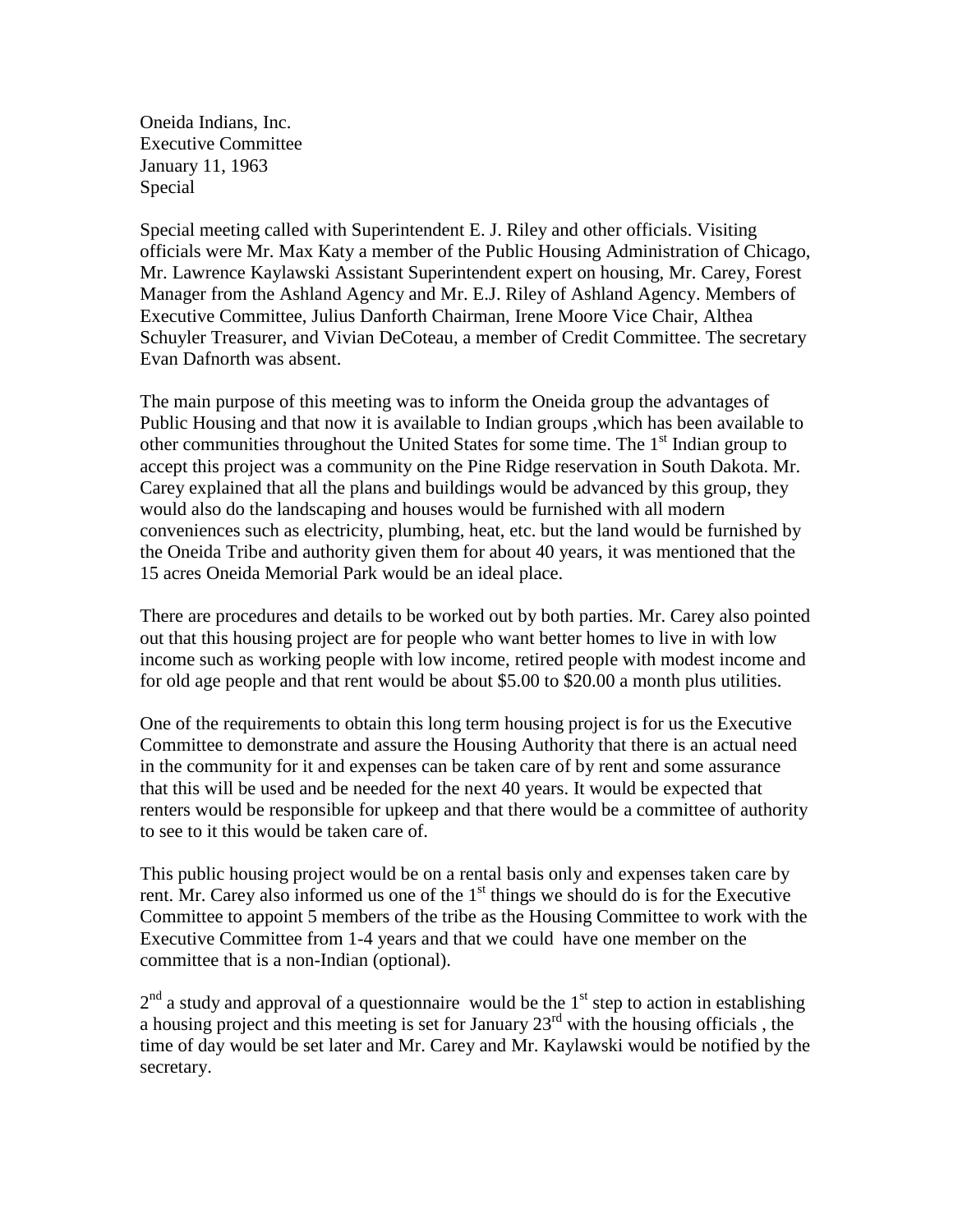Adjournment meeting with the Public Housing officials was finished and adjourned and the meeting with the Executive Committee and Mr. Riley and Executive Committee was called to order by Julius Danforth.

Mr. Riley had the minutes of the General Semi Tribal Council meeting which was held on Monday January  $7<sup>th</sup>$ , he was unable to attend this council meeting so he wanted some explanations of what took place and some corrections was made in the minutes such as voting on resolutions, where it stated 51 tribal members present, and 33 or 31 voting for it and was not mentioned how many against, explanation was a quorum was present 33 or 31 voted and there was no opposition. There were three resolutions passed and voted on at this General Council meeting and he explained the resolution concerning the restoration of unclaimed annuity to tribal funds and said however it was restored he would try to get some of this money to go into tribal account to replace rehab. Funds now being used for expenses of the tremendous task of bringing the Oneida roll up to date which is costing more than was anticipated.

Covering the resolution on elections ordinance, a motion was made at the January  $7<sup>th</sup>$ meeting to adopt the resolution with this addition that the date and day for the General Semi Tribal Council be changed to Saturday, July . Mr. Riley informed us that his could not be done as it would be illegal unless there was first a referendum vote, a procedure for amendment to the constitution and would write us a letter to that effect later. He advised the Executive Committee should write a letter of request to the Ashland Agency for Mr. McArthur to help us revise our constitution and by laws in the near future. He also mentioned that it has not been the policy of the agency to audit tribal books unless a request was made by a tribe which was made at our semi General Tribal Council meeting for this tribe.

Concerning Surplus Commodities, he informed us that he could not help us very much on that subject as it could not be handled through the Ashland Agency. He thought it could best be handled by the Executive Council with Mr. Austin, Oneida Township Chair and county but would do what he could and make an explanation for our situation to whom it would concern. Mr. Austin, Town chairman was present and advised us that getting surplus commodities looked very promising now, he attended a county welfare meeting January  $10^{th}$  in which the head of the board was in favor.

Mr. Riley wanted some explanation on the minutes of the Executive Committee meeting held in evening of January  $7<sup>th</sup>$ , a resolution covering the right of way in Township of Hobart in which was stated 4 executive members voted and 3 executive members were present but an error was made, it was 4 executive members present and 3 members voted, the chairman did not vote as 3 voted for it.

Leslie and Eva Danforth had requested a permit to cut wood and brush some time ago but did not get a reply. Mr. Carey Forest Manager was present. He said he could not find the description and advised to make a new request with description. Meeting was adjourned.

The Executive Committee remained after all officials left for a brief discussion on how to go about to express our appreciation for Mr. Riley and his ever willing assistance to our